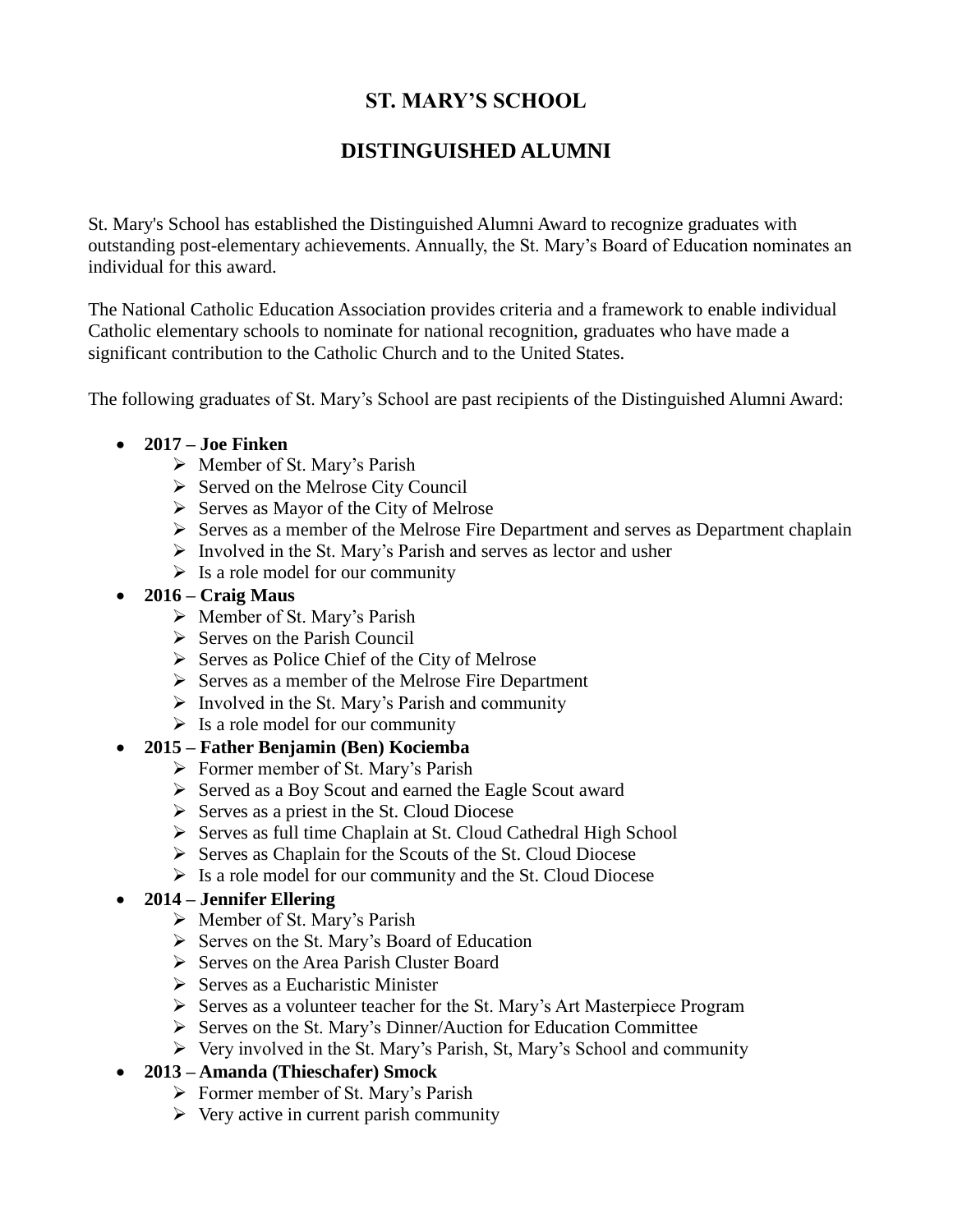- $\triangleright$  Serves as ambassador for Catholic Education
- $\triangleright$  Serves as a positive role model for children
- $\triangleright$  Represented our country in the 2012 Summer Olympics

### **2012 – Jean Ritter**

- $\triangleright$  Member of St. Mary's Parish
- $\triangleright$  Parish Administrative Assistant for St. Mary's
- $\triangleright$  Eucharistic minister for St. Mary's
- $\triangleright$  Served on the Liturgy Committee
- $\triangleright$  Served on the Religious Education Committee
- $\triangleright$  Served as a Lector
- $\triangleright$  Very involved in the St. Mary's Parish

### **2011 – James Athmann**

- $\triangleright$  Member of St. Mary's Parish
- $\triangleright$  Serves as a mass server and usher for St. Mary's
- $\triangleright$  Involved in the St. Mary's Parish and community
- $\triangleright$  Served our country during the Vietnam War
- $\triangleright$  Very active in the VFW Schanhaar Otte Post # 7050

### **2010 – Ernest Kociemba**

- $\triangleright$  Member of St. Mary's Parish
- $\triangleright$  Serves as Deacon for St. Mary's
- $\triangleright$  Very involved in the St. Mary's Parish and community
- Owns Ernie's Family Foods in Melrose
- $\triangleright$  Member of the Chamber of Commerce
- $\triangleright$  Very supportive of St. Mary's Parish and St. Mary's School

### **2009 – Carol Moormann**

- $\triangleright$  Member of St. Mary's Parish
- $\triangleright$  Serves as a Lector for St. Mary's
- $\triangleright$  Very active in the community
- $\triangleright$  Involved in the St. Mary's Parish and community
- $\triangleright$  Reporter/feature editor for a weekly newspaper

### **2008 – Melvin Roehrl**

- $\triangleright$  Member of St. Mary's Parish
- $\triangleright$  Serves on the Maintenance Committee for St. Mary's
- Very supportive of St. Mary's Parish and St. Mary's School
- $\triangleright$  Very active in the community
- $\triangleright$  Served on various organizations in the community

### **2007 – Bernard Hollermann**

- $\triangleright$  Member of St. Mary's Parish
- Owned and operated Hollermann Manufacturing; giving time and talent to many parish and school communities
- $\triangleright$  Supported Catholic Education
- $\triangleright$  Supported school and parish with his handyman talents

### **2006 – Lucille Orth**

- $\triangleright$  President of the St. Mary's Mission Society
- $\triangleright$  Member of MCCL
- Member of St. Elizabeth's/St. Bernard's Society
- $\triangleright$  Member of the Christian Mothers/Women
- $\triangleright$  Member of St. Mary's Adult Choir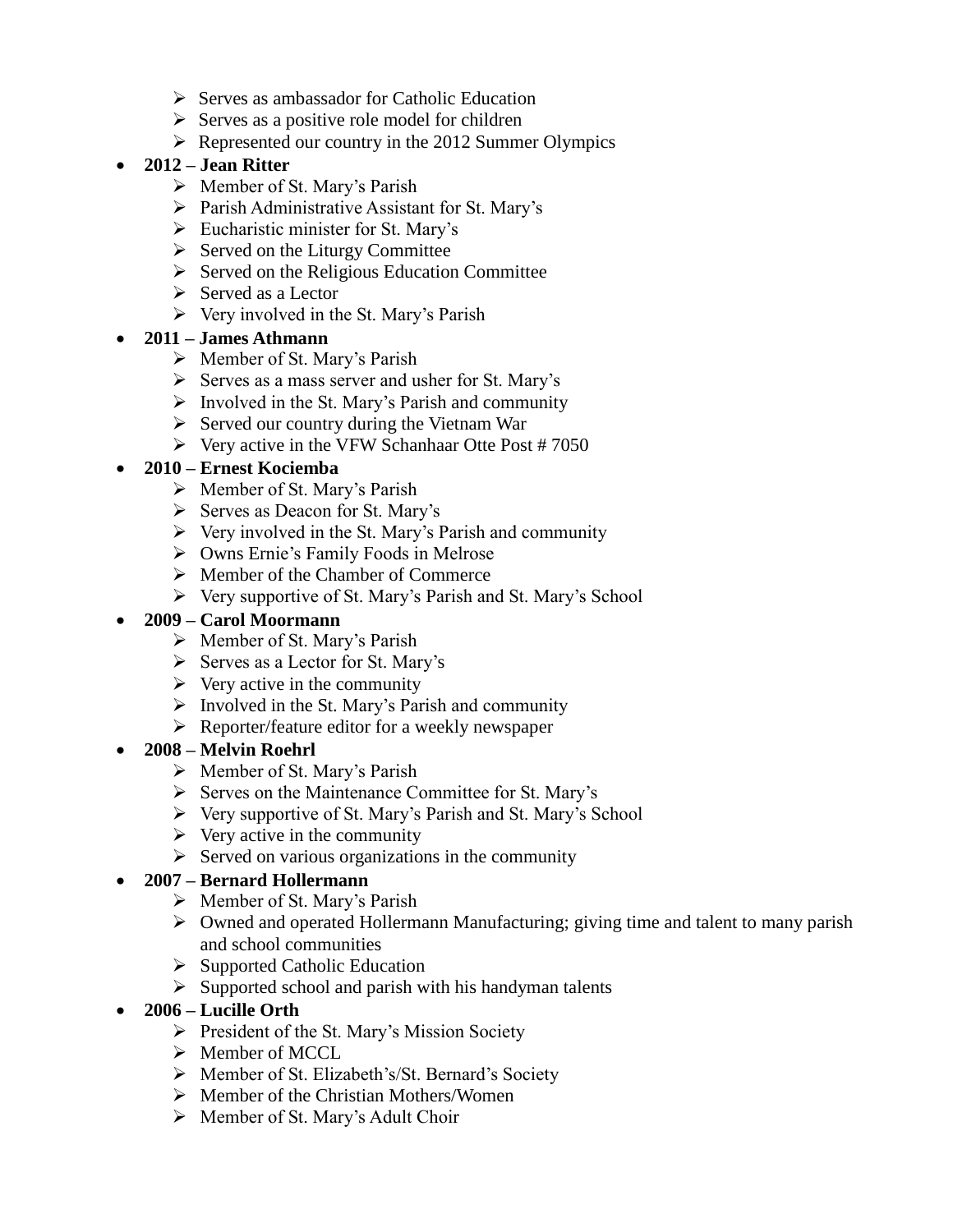- $\triangleright$  Very involved in her political party
- $\triangleright$  Performed in the musical "Nunsense"
- $\triangleright$  Active in the community

## **2005 – Fr. Julius Beckermann OSB**

- Entered St. Johns Abbey as a brother candidate in 1962 and made his first profession of vows March 21, 1964
- Worked in maintenance, building, grounds, and plant management at St. John's Abby
- $\triangleright$  Served 20 years at St. Mary's Mission in Red Lake, MN during which time he learned the Ojjbwe language
- $\triangleright$  Served as pastoral minister to Native Americans
- $\triangleright$  Is the first member of St. John's Abby to become a permanent Deacon (Ordained June 2, 2000)
- $\triangleright$  Was ordained in to the priesthood June 6, 2003

## **2004 – Alan Wiechmann**

- $\triangleright$  Member of St. Mary's Parish
- $\triangleright$  Served on the St. Mary's Board of Education
- $\triangleright$  Served on the Stewardship Committee
- $\triangleright$  Involved in the St. Mary's Parish and community

## **2003 – Jim Matchinsky**

- Member of St. Mary's Parish
- $\triangleright$  Very supportive of St. Mary's Parish and St. Mary's School
- $\triangleright$  Very supportive to the St. Mary's Education Endowment Fund
- $\triangleright$  Supportive of the community
- $\triangleright$  Successful businessman

## **2002 – Judith (Hollermann) Kluempke**

- $\triangleright$  Member of St. Mary's Parish
- Administrative Assistant St. Mary's School
- $\triangleright$  Sponsor couple for married couples
- $\triangleright$  Mass server scheduler
- $\triangleright$  Eucharistic minister for St. Mary's
- $\triangleright$  Member of the Christian Mothers/Women
- Coordinator of the art masterpiece program at St. Mary's School

## **2001 – Raymond Maus**

- $\triangleright$  Member of St. Mary's Parish
- $\triangleright$  Very involved in the St. Mary's Parish and community
- $\triangleright$  Was businessman in Melrose for many years
- All six of his children graduated from St. Mary's Catholic School
- $\triangleright$  Served on various organizations in the community

## **2000 – John Kociemba**

- Member of St. Mary's Parish
- $\triangleright$  Serves as an usher for St. Mary's
- $\triangleright$  Served as chair of the St. Mary's Finance Committee
- $\triangleright$  Owns Snyder V & S Variety in Melrose
- $\triangleright$  Member of the Chamber of Commerce
- $\triangleright$  Involved in the St. Mary's Parish and community

## **1999 – David H. Sieben**

- $\triangleright$  Member of St. Mary's Parish
- $\triangleright$  Graduate of St. John's University